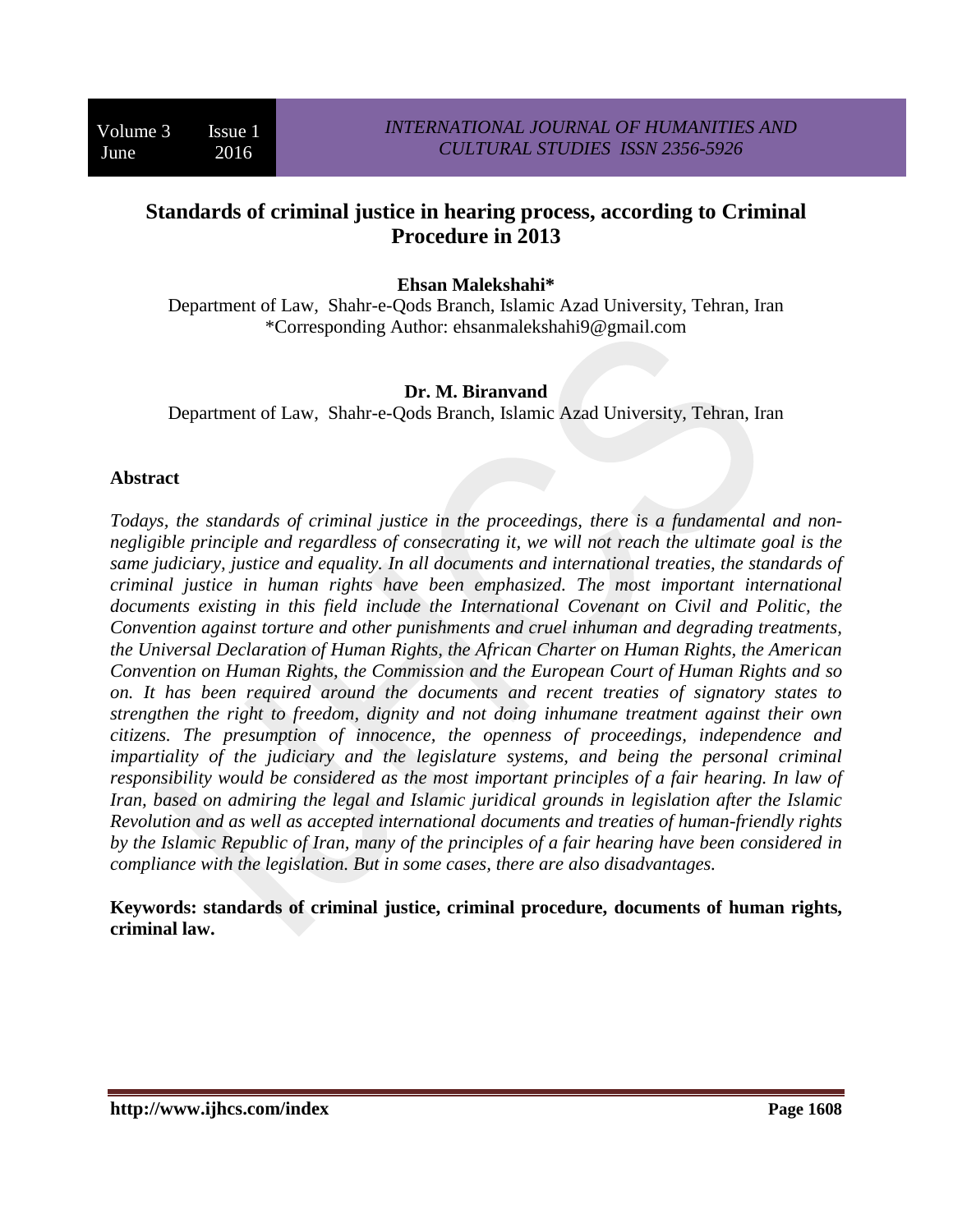### **1- Introduction**

Since the formation of society, the human has been faced with the phenomenon of "crime" and based on the study of historical events, the man has considered this event to be as a fault and disordered balance in social life; and for this reason they always would have reacted against the crime. The most important reactions were done against the "delinquency" in the form of "punishment" that in former times, social, moral and religious habits were mixed, and the responsibility for exercising them had been taken on by the victim or her/his relatives. But with the advent of the new requirements, development of human communities and the establishment of political order, not only the crimes have been more complicated than in the past, but coping and fighting the crimes are also looking more closely, the states also are also responsible for to executing the punishments (Habibzade, 2010: 7). Undoubtedly, the purpose of punishing would be to protect human rights and prevent oppression and violence to them in order to realize the ideal of "justice". Such a justice is called by criminal justice are encountering with the fundamental questions: why were the retributions selected among types of reactions that may be taken against crime? If a society treats such acts to be considered morally obscene, as knows a doer not only to be worthy of blame and condemnation, but exactly exercises the same behavior, as criminal acts, that s/he had done, would the society have taken action such as "offender"? Substantially, why do we know the crimes to be obscene and perpetrators to be punished, but the punishments have been considered legitimately and authorized, in order to realize the justice?

The fact is that ethical and legal scholars, under the value concepts, have accounted some things for the good practices and fair and others, for ugly and cruel ones and they know them to be worthy of punishment, while the value concepts such as good and evil, justice and so on would be considered a kind of ethical and legal interpretations of behaviors, and therefore they lack the stability and integrity. By a few-degree shifting in latitude and longitude, they get rummaged and poured by the time changing (1). These questions and objections that are drawn about the penalties in fact will involve a philosophical approach towards them; at this stage, thought go beyond the the laws and regard to the criminal justice roots, and naturally about which the specific issues are raised, such as what is the source of faith and legitimacy of the criminal? Does any law that the legislator, in accordance with accepted principles in the criminal justice system, sets would be legitimated and is binding it required? (Habibzade, 2000: 31).

In Islamic law although the will of God is the source and basis of criminal justice, this in no way meant to reflect on the sanctity of thought about penalties of Penance (at a person) by the lash, and blood moneys; and in case, we shall say later Islam has encouraged the believers to meditate and reflect on the philosophy and doctrine of legal penalties. Of course, with consideration of Criminal Procedure, year 2013, we can clearly see remarkable flashes and standards in areas of fair hearing in investigation process. One of these standards can be used to predict the public prosecutor's office of juvenile and court, the right to hearing participation, respect for the fundamental principles of criminal procedure, the Court of Appeal devoted to children, social work institutions' attendance to deal with crime and so on.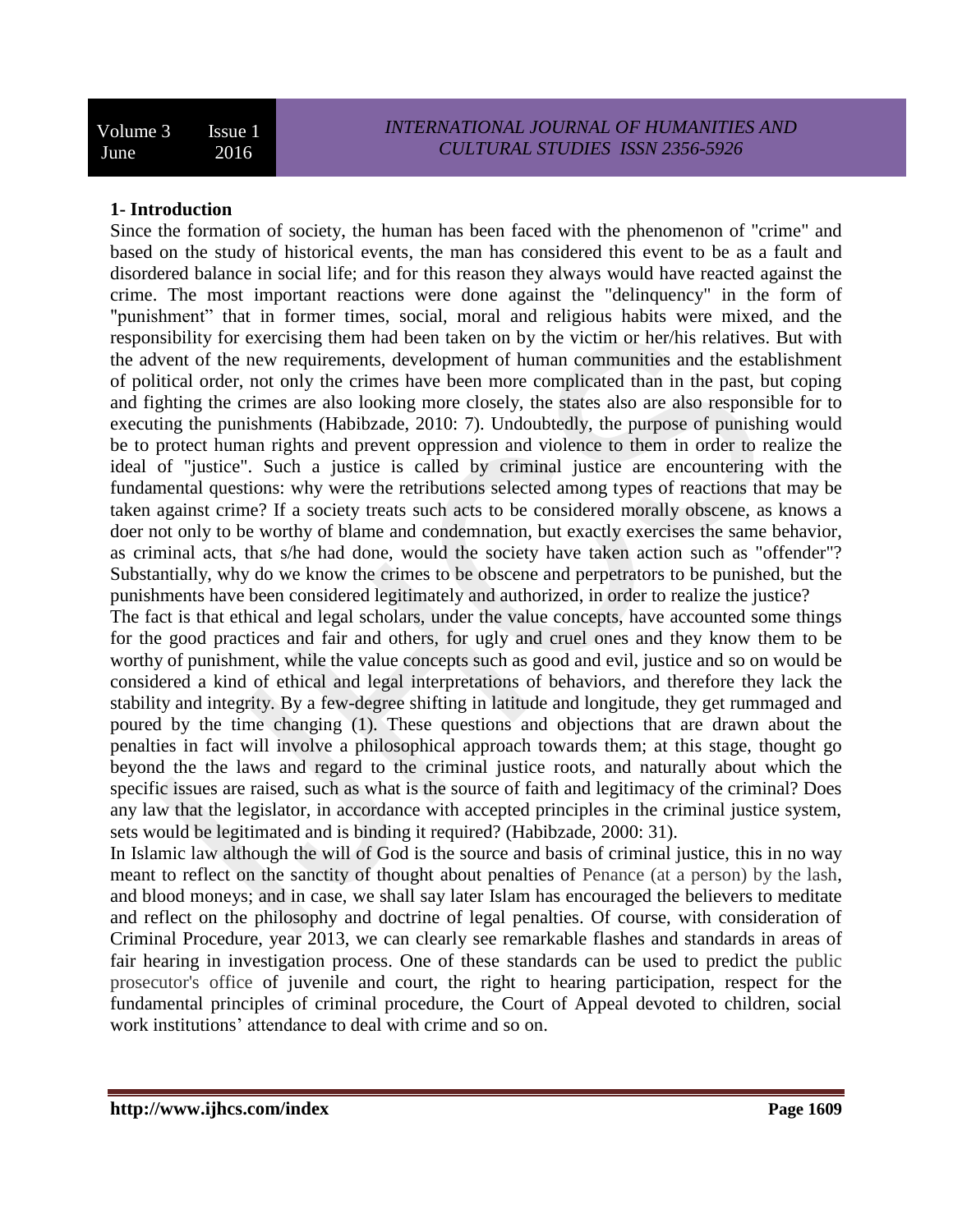### **2. Background research**

(A) Research conducted in the country

M. Abbas, (2003) conducted a study entitled "Restorative justice, a new vision of the criminal justice", and has come to the conclusion that the emergence of the concept of restorative justice resulting from changes in public attitude and viewpoint of criminal lawyers, criminologists and practitioners working at the criminal system towards the criminal justice would be based on the punishment and suppression and the criminal justice is based on the "Rehabilitative" that introduces creative and dynamic criminal justice, in connection with human concepts and the culture and values of civil society. This emerging phenomenon, regardless of the historical and cultural backgrounds and before theorizing, have been experienced amongst the family's various programs, the restorative justice, such as criminal mediation, parties to determine the sentence and punishment, discussion of the family groups etc. and then the basic principles and goals and its functions have been theorized. The restorative justice provides a new definition of traditional and classic concepts of criminal law and criminal-law institutions' functions and in practice it leaves a significant impact on the fate of the criminal parties, civil society and the institutions of the criminal justice system. The restorative justice first considers the crime to be an aggression to people and human relations and next, a violation of criminal law and focuses on the victim and her/his basic needs at all stages of criminal proceedings, by taking into consideration of the fundamental interests of delinquent and civil society institutions, introduces the new functions, objectives and mechanisms in relation to the exercise of criminal justice and the criminal justice system. In recent years, the international community's efforts to create unified standards for restorative justice programs and mediation programs have been paid attention very significantly, including recommendations of Europe Council regarding the mediation, letter, United Nations Economic and Social Council resolution adopted in July 2002 (Abbasi, 2003: 85).

H. Hossein Akbari Nezhad, (2005), in a study entitled "A complementary jurisdiction of the International Criminal Court: the dynamics of national judicial systems to deal with impunity" came to this conclusion that this paper examines the concept of complementary jurisdiction of the International Criminal Court and its relationship with national judicial systems. Being complementarity makes a good interaction or appropriateness between the national systems and the international system which is effective to end the phenomenon of impunity. In fact, the complementary jurisdiction of the Court puts this authority not to contradict or conflict with national courts, although concepts such as "inability" or "unwilling" about the governments and qualifications of them may have indirectly led to the coordination of national penal systems on the basis of common criteria. In this regard, it is noteworthy attempts by governments for appropriate legislation before the claims from that states have not risen to the Court and the state's priority retains jurisdiction to exercise. Provided, it can be said that the complementarity of the Court's jurisdiction is included for legislating necessary laws in order to cognize the crimes and this also seems correct about not only in relation to States Parties to the Statute, but even in the case of non-member states (Hosseini, 2005: 25). K. Razzaghi, (2010) in a study entitled "Standards of criminal justice on international instruments and judicial system of Iran" has concluded that implementing the justice would be the ultimate goal of hearing and the fair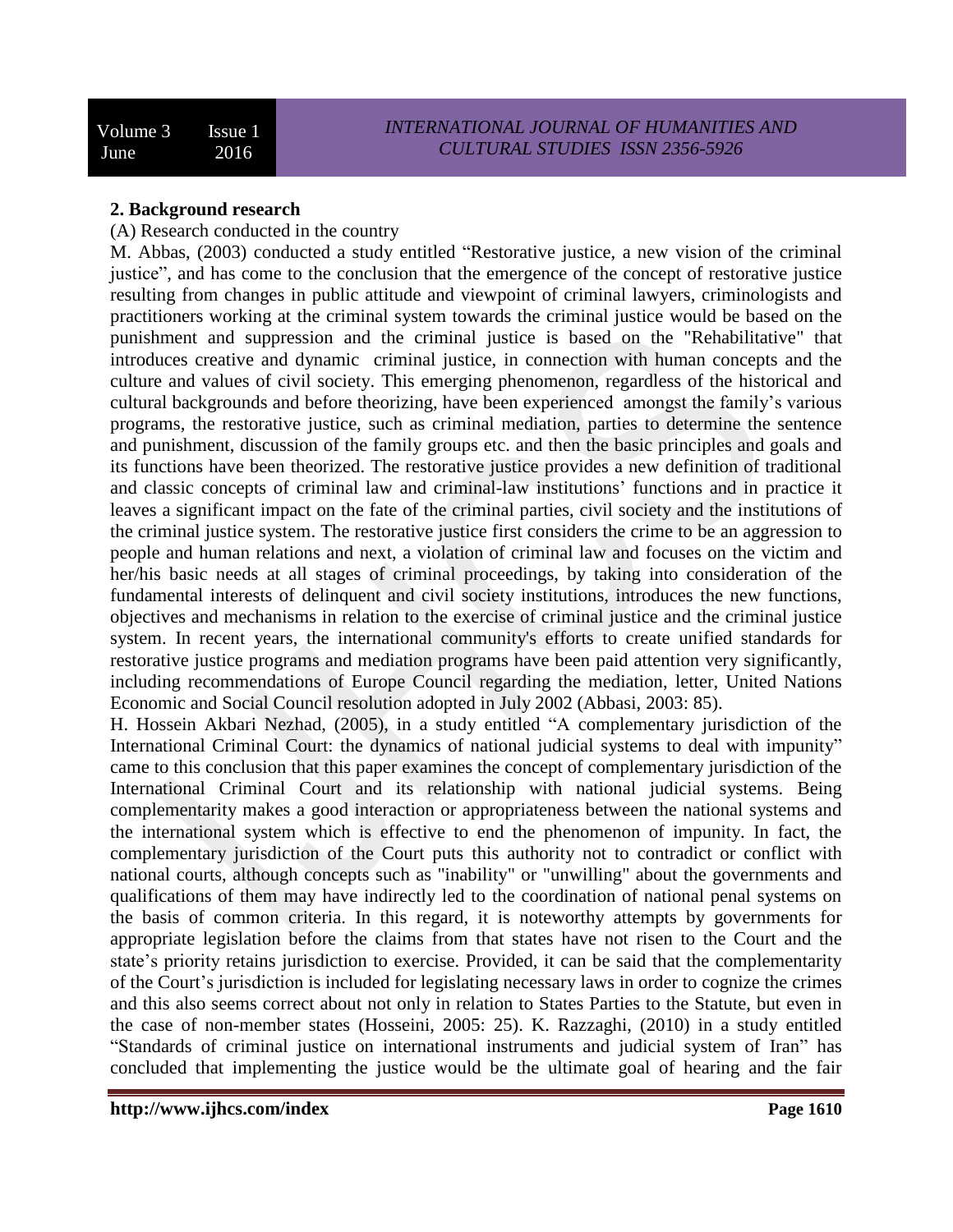hearing is one of the most important characteristics of social development of any society which is measured. Assessing the fairness of the proceedings is possible only by defining standards as necessary minimums on which a fair hearing process is running. In other words, if the objective criteria can be offered to assessing the fairness of a hearing, it can provide more detailed comment accurately regarding the justice implementation in each phase of dealing with the disputes. As a result, it is necessary the fair hearing standards gets defined and used to measure fairness of the standards; this research is tried the concept of criminal justice standards to be fully explained and then searched for these standards of the most famous and important international documents that those principles that are treated the criterion of fairness of the proceedings in all modern legal systems become identified. In the end, the trial standards adopted in the Iranian legal system will be reviewed (Razzaghi, 2010: 85).

(B) The studies conducted abroad the country

V.b.Kilain, translator M. Shabrouvi, (2009) in a study entitled "Juvenile criminal justice system in England and Wales", has concluded the criminal justice system in England was investigated, according to legal reform and judicial procedures in the field. However, according to official statistics, the rate of juvenile delinquency has not significantly increased in terms of severity and level, but current policies and procedures in England apply the retributive approach in dealing with juvenile offenders. To justify this, we will say that the policies dealing with juvenile crime arise from the fear-based structures that provoke the public mind against the juveniles and thus form a repressive response against them (Victor, 2009: 111).

E.Hill, translator M. Nasrin, (2007), in a study entitled "Criminal justice from the perspective of international law", has concluded that from two decades ago onwards, along with an emphasis on making the penal system based on human rights; the criminal justice has gotten attention by international authorities, especially the United Nations. In this context, several guidance and binding documents as resolutions, conventions, declarations, etc. have been passed. All these aim at the influence on criminal juvenile justice of countries so that the rights of juvenile offenders and victims at all stages of the proceedings should be observed and appropriate reactions to juvenile character become predicted and applied (Steven, 2007: 48).

# **3- Methodology**

A- A complete description of methodology in terms of objectives, and the kind of data and how to perform (including materials, equipment and standards to be used in the implementation stages of the research separately):

Note: For separating the implementation stages of the research and their own description, it was avoided to use general titles such as, "The initial data collection," "test sampling ", "testing", etc. and it is necessary that in any case full description be provided about the resources and centers of collecting data and facilities, kind of activities, materials, methods, standards, equipment and specifications of each.

Descriptive analytical method was used as methodology in this thesis that the library method with note taking from law books and also the use of Internet resources were used. To collect data in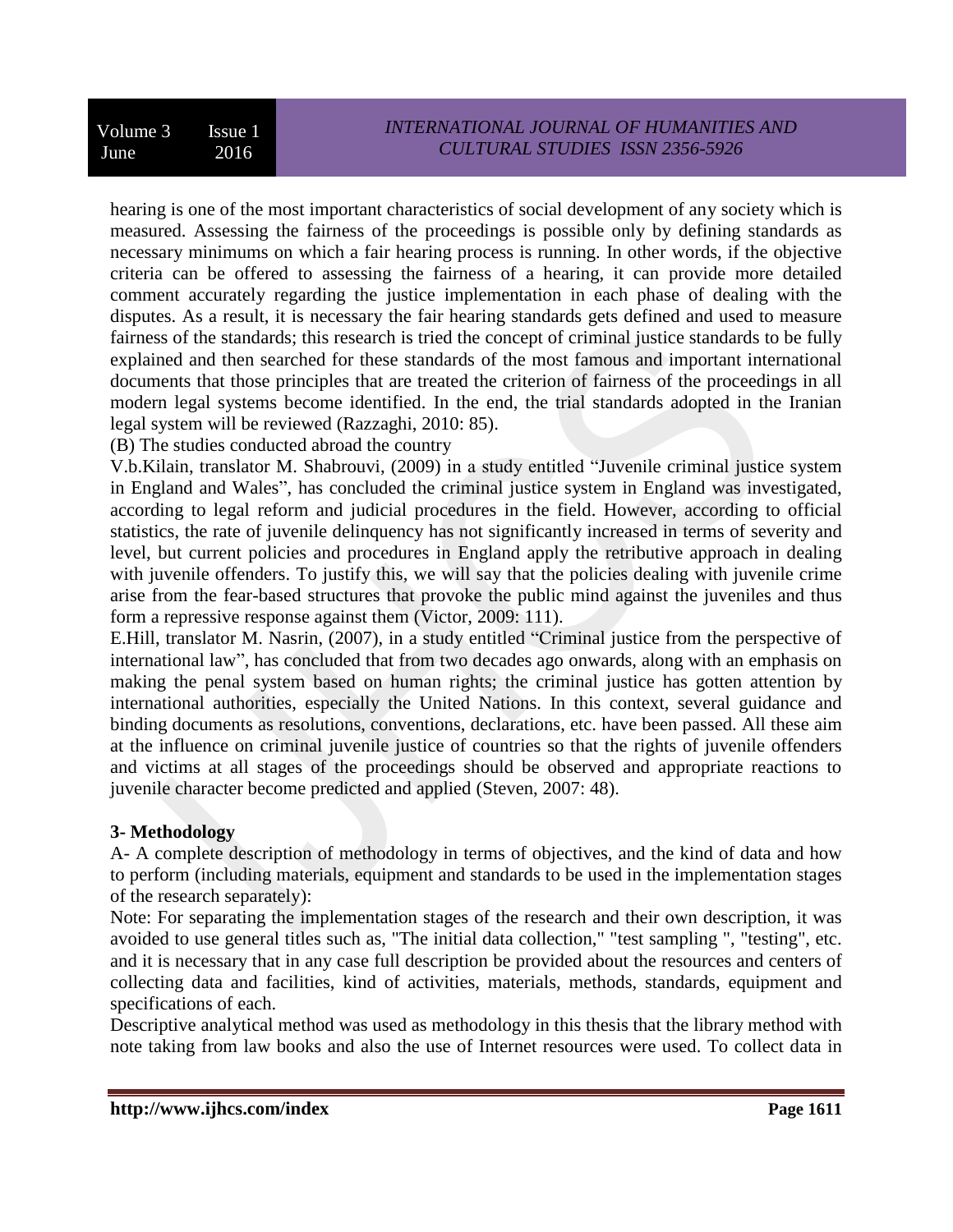Volume 3 Issue 1 June 2016

the study, Internet resources, taking notes and reading relevant books and articles and theses to the research had been used.

B- A full description of the method (field, library) and tools (view and test, questionnaire, interview, note taking, etc.)

### **Data collection:**

Two methods were used to collect the material.

A) The library method: Since all human knowledge can be found in books and libraries, to collect information, books are used, before using any other tool.

B) Internet: To adapt the content collected by library method with daily material, the Internet is used. With direct reference to the resources available in the library and reading various books and articles, the intended contents were collected by taking notes as well as computer networks have been used to collect information.

(C) Methods and tools to analyze the data:

The research topics were scientifically and practically described and analyzed in accordance with logical rules and therefore they reached the best ideas and uncertainties, and actual position of the topic were known and offered. The author is also seeking ways of presenting research, which have the theoretical aspects and practical aspects as well. In fact, in the preparation and compilation, using the analytical method and library resources, despite limited resources in the field, it is attempted to collect teachers in any relevant field and as much as possible with referring to their books and articles, the topics were investigated, and ultimately the results in order to provide appropriate answers worthy to the research questions were expressed, we end the discussion in the conclusion section.

### **4- Findings**

4-1- Criminal standard in investigation or prosecution and implementation phase

The criminal standards may be conflicting with each other or the implementation of a principle interferes with one another. In this case, the balance and weighting could have been done and a principle main of more weight is preferred, there is a hierarchy between the principles which is well understood. By identifying principles of hearing, we could find out the nature of formalities of hearing and that of introduction to the principles to implement. At the level of those, some cases were brought are in the lower classes of general principles.

4-1-1- Openness of hearing

The openness of hearing is of two meanings: one is that the proceedings and arguments of the parties to be held basically in open and unclassified way, and everyone can be attend in the courtroom and be informed of the proceedings; second, a dictum will be determined is put to the public so that people can be informed of the result of the judiciary work and assess their credibility and legitimacy. The openness of trials has been foreseen in the constitution, "the public trials are done and the people is allowed to attend, unless the court recognizes public trials to be conflict with protecting public morals or public order, or the litigants demand the trial not public but in private.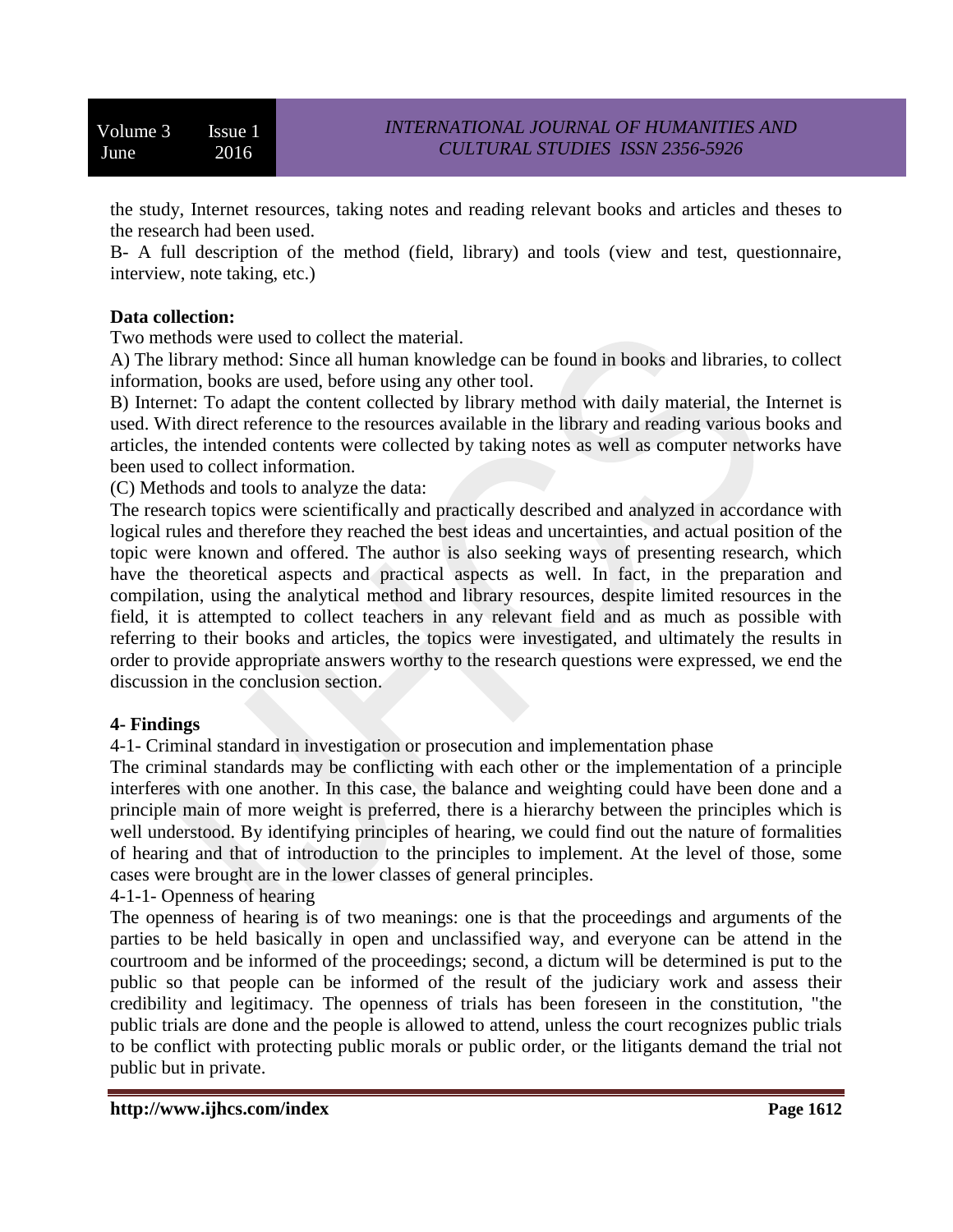The openness of proceedings should be designated one of the important indicators of fair hearing and observing the criminal standards of universal and regional human-rights documents such as in Article 10 of the Universal Declaration of Human Rights. Because if people attend in the session of hearing without any hindrance, it will cause they inform the trials and evaluate it in a public judgment if fair or unfair. In Iran's legal system, the openness of Criminal Procedure should be designated a improved and essential component in two Articles 165 and 168 of the constitution and also Article 188 of the Criminal Procedure Act would be anticipated that this implies Iranian legislator pay attention to the importance and effect of the principle in ensuring the rights and legal protection of individuals (Hadithi, 2003: 121).

Some conditions would be necessary to realizing the public hearing.

4-1-1-1- Dealing with obstacles in the people attendance and media at the the trial sessions

The main essence of a public hearing is the people to attend that it is conducted the public scrutiny on the courts. The mere attendance of litigants and witnesses did not provide the openness of proceedings, but the court doors opened to the public without any discrimination; however, when there is no general prohibition for the people attendance in court session, but certain individuals or groups will not be allowed to attend at the trial, investigation is still open. For example, the ban on the involvement of children in court can be expressed. For the particular case the public can attend at the hearing session, it is necessary that they are aware of the time and location before the start of the trial proceedings. In some countries, this procedure is that time in each branch of court would be installed in the corridors of the Palace of Justice, being mentioned the issue for a public observation (Khaleghi, 2010: 41). Unfortunately, in Iran, the courts are not required to declare the session time and location of the hearing. It is fitting that the Iranian judiciary system also makes the people to attend easily, by announcing early session time and location of the hearing.

In addition to the general public, media representatives also have the right to participate in the proceedings of the public hearing. They have to report the public hearing session to the people that failed to appear in court and observe the trial closely.

4-1-1-2-The possibility of proceedings issuing

This component contains the right of freedom of the press which is to publish the public hearing. The appropriateness of the openness of court hearings session that each of the members of the community has the right to appear in court and watch the process closely. But most people cannot personally and closely follow the trial, for various reasons, such as spatial distance between their own location and court or limited space of the court to accept all interested fans. Therefore, media representatives attend at the court and observe and record the trials and broadcast them for the interested persons to the proceedings who were not allowed to attend the trial.

The Note from Article 188 of the Criminal Procedure Act before the recent amendment has violated the right to freedom of the media to broadcast the proceedings. This was amended on 6/14/2006 as follows: a public trial means lack of making barriers for people to participate in the proceedings. Media reporters can attend at the court proceedings and prepare a written report and publish it anonymously or characteristics that define individual's identity or social or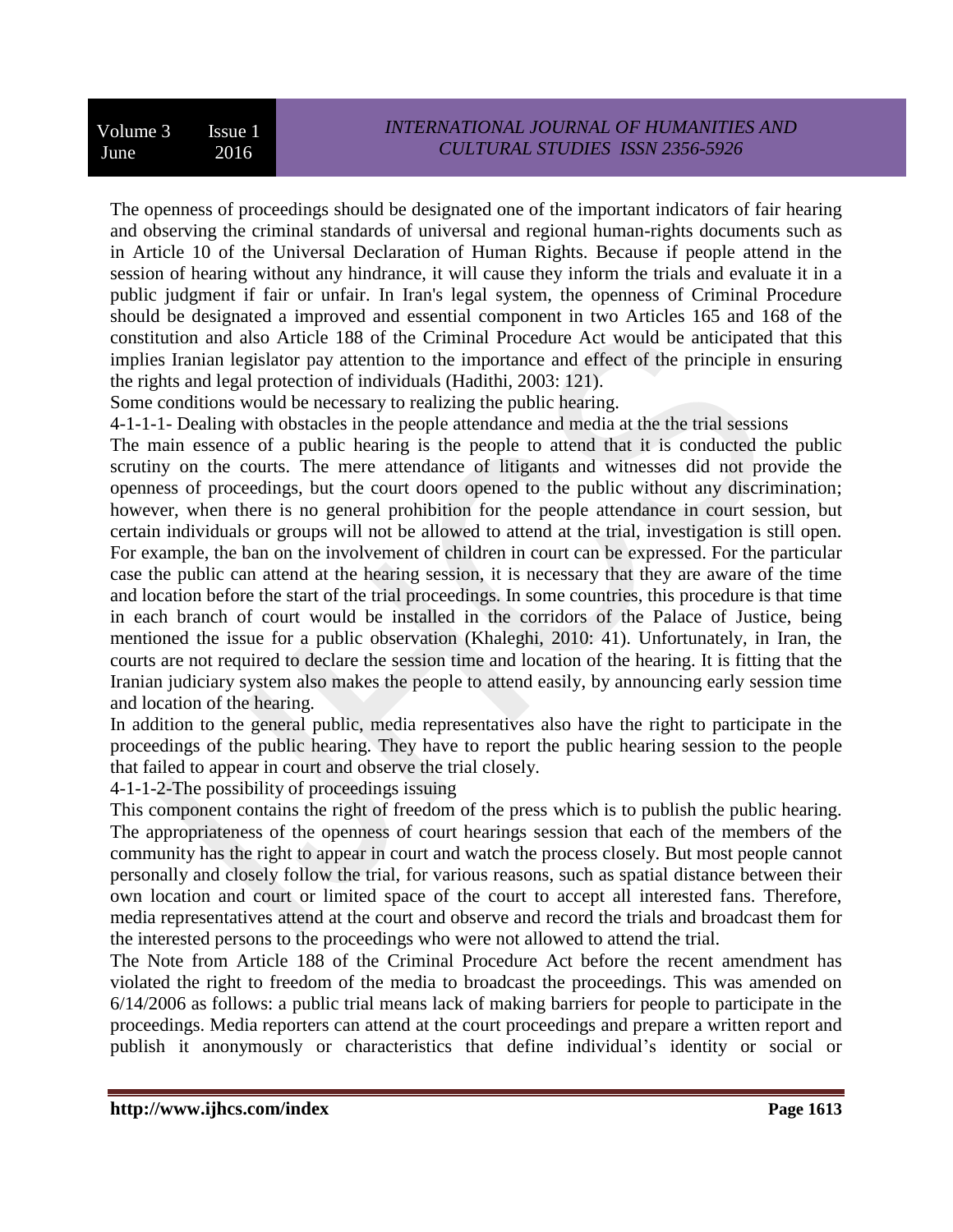administrative status whether the plaintiff and the accused. Violation of the decree from latter part of this note is sentenced as defamation (Khaleghi: 42).

4-1-1-3- The accused attendance at the trial session

On the basis of this right, the court is required to give them a notice on the time and place of capture when the accused or her/his lawyer is able to attend at the hearing. There are various minimum distances between the notification of the summons and the court session in different countries.

Code of Criminal Procedure determined at least three days as a distance between the notification of the summons and the date of calling. Of course, if the matter is urgent, the defendant can be summoned as soon as possible.

Article 177 of the Criminal Procedure Code.: The distance between the notification of the summons and the date of calling was determined at least three days and if the matter is urgent, the defendant can be summoned as soon as possible.

The principle of equality of arms is the basis of being the hearing in public. When someone goes to the accused, s/he has the right to benefit from the facilities are necessary and equal to the opponent. Therefore, the accused is entitled to be informed the reasons and the documents submitted to the court or the public prosecutor's office has collected on their behalf and to provide the evidence necessary for her/his defense due to having sufficient time. In the court session the plaintiff and representative of the prosecutor have been invited to attend, but not the accused, fair hearing and considering standards is not based on equality of arms (Ali Abadi, 2010: 6).

It should be noted that this principle is not confirmed absolutely and without any exceptions, because in many cases this causes the plaintiff's rights to spoil. Under Iran's Code of Criminal Procedure, criminal proceedings in absentia have been accepted to which Articles 217 and 218 of the Criminal Procedure Act have been assigned.

About the crimes on the human rights, the judge in order to protect and prevent violations of the plaintiff's, who is absent, is obliged to investigate the accusation of accused and to determine a decree. However, the crime on the right of Lord, the court only if the file content does not prove the accused to be guilty, attempts to determine the acquittal. Article 217 of the Criminal Procedure Code states in this case that: in all crimes related to the human rights and public order with no aspect of God's right, when the accused or her/his lawyer did not attend at any of the sessions or send a bill, the court determined the dictum in absentia, this can be protested after the actual notification within ten days in court which determines, after the expiry of protestation deadline, it can be appealed based on the appeal law (Khaleghi, 2010: 41).

So in the right of Lord, this is principle the accused to attend at the hearing session and only in cases where the case would lead to her/his acquittal, proceedings in absentia is not wrong.

4-1-1-4- The accused confronts the plaintiff and witnesses and the possibility to ask them some questions

The accused confronting the plaintiff and witnesses and asking them some questions would be related to the openness due to that the confrontation takes place in the presence of people more healthy and transparently and possible is lower the witnesses deviate from the truth and justice.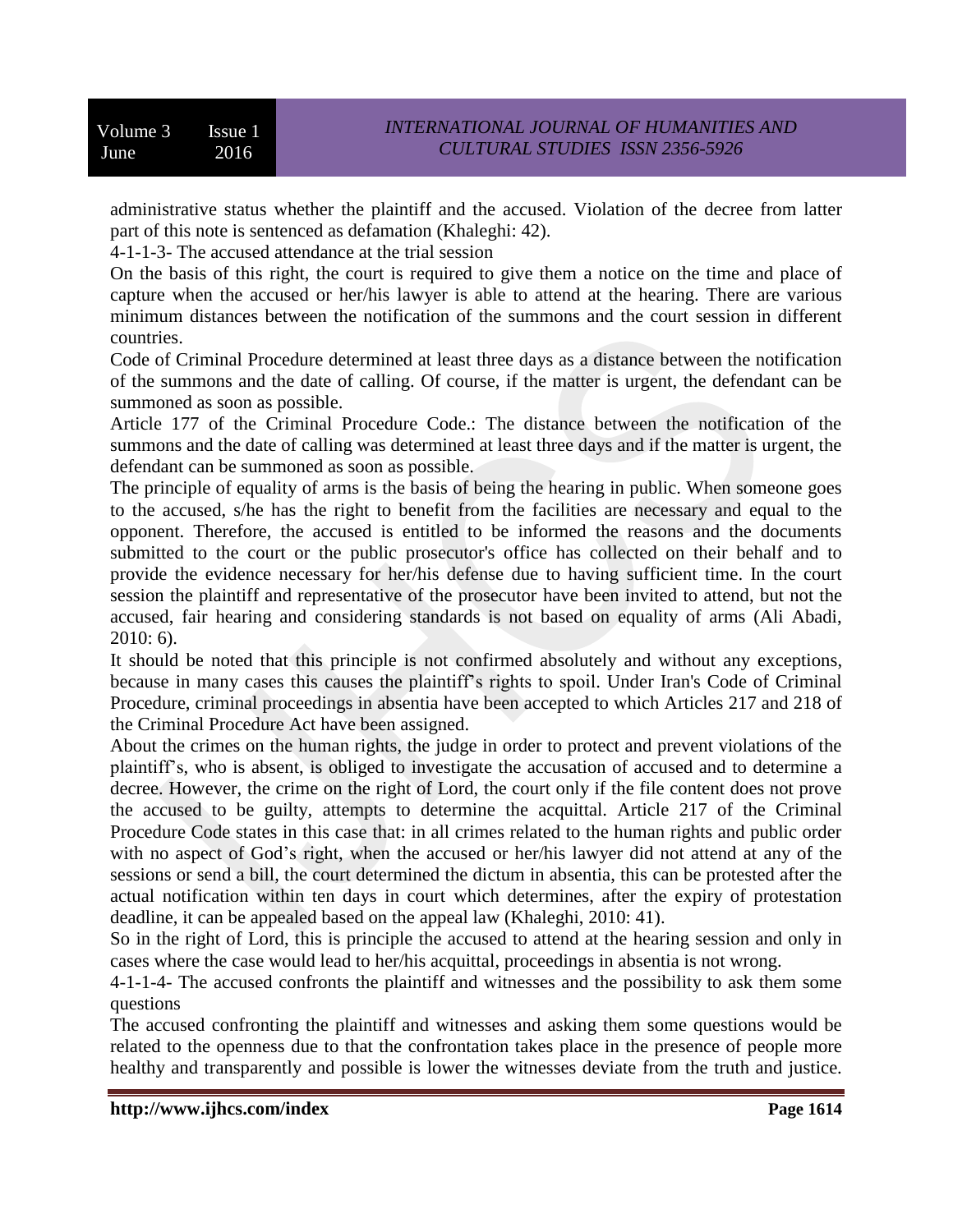Because of public monitoring from the audiences, the witnesses are not easily allowed to deviate from the justice path. Confronting the accused with the plaintiff and asking them some questions are included as the rights of the accused and as one of the major components of the principle of arm equality. This right to defend involves in two aspects:

- The right to know the identity of witnesses who testify against her/him

- The right to confront and ask the proponent witnesses some question and also that to obtain the attendance of opponent witnesses testify on her/his behalf. In most cases, the assurance of first aspect is accompanied by a that of second one.

It should be noted that this right is not considered absolutely to the accused, and under some conditions, it is possible to be limited. National courts can, while complying with the soul of the guarantee under discussion, make decision about the question of whether the witnesses are in a contestation due to the incentive to discover the truth or not, and if the answer is negative, they refrain to hear their statements and to refer to such statements (Omidi, 2010: 64). Of course, the judges should not ignore the principle of fairness and equality of arms.

4-1-1-5 Given the identity of activist to the criminal justice process

The identity of those involved in the criminal process have been identified, including the accused, the plaintiff, the judge, prosecutors, jurors and witnesses, and it should be available to the public to aware. Failure to adhere to this principle of openness will undermine hearings, and the public monitoring of the proceedings and the truly implementing justice would be faced with the problem of removal.

This principle has exceptions, like other principles. As earlier mentioned, sometimes for the safety and security of witnesses' life and fear of reprisals by the accused against them or their own family, their identity are kept secret not to be available for the accused.

Iranian lawmakers in Article 196 of the Criminal Procedure Act made clear that the court has been obliged, before the start of the investigation, to inquire name, surname, father's name, age, occupation, degree of kinship and the status of servant and served with the private plaintiff or defendant. Also, in the preliminary investigation stage, which is to be held behind closed doors, the judge, before the start of the investigation, would ask name, surname, father's name, occupation, place of residence, level of education, degree of kinship whether relative or relativein-law and being servant or served, the witness or informant towards the litigants and about her/him criminal background and record them (Omidi: 65).

4-1-1-6-Being oral hearing

Oral hearing has remained from accusatory oral trial period and now it is performed in many countries that this should be known as requirements of public and adversarial proceedings. In the court session, it should the sayings of the compliant and the private plaintiff, the informants and witnesses to be heard in an oral form, even if already in the stage of preliminary investigation they were written and the file is present, the judge cannot compose the dictum just based on that content.

The importance of the principle of oral proceedings can be summarized as follows: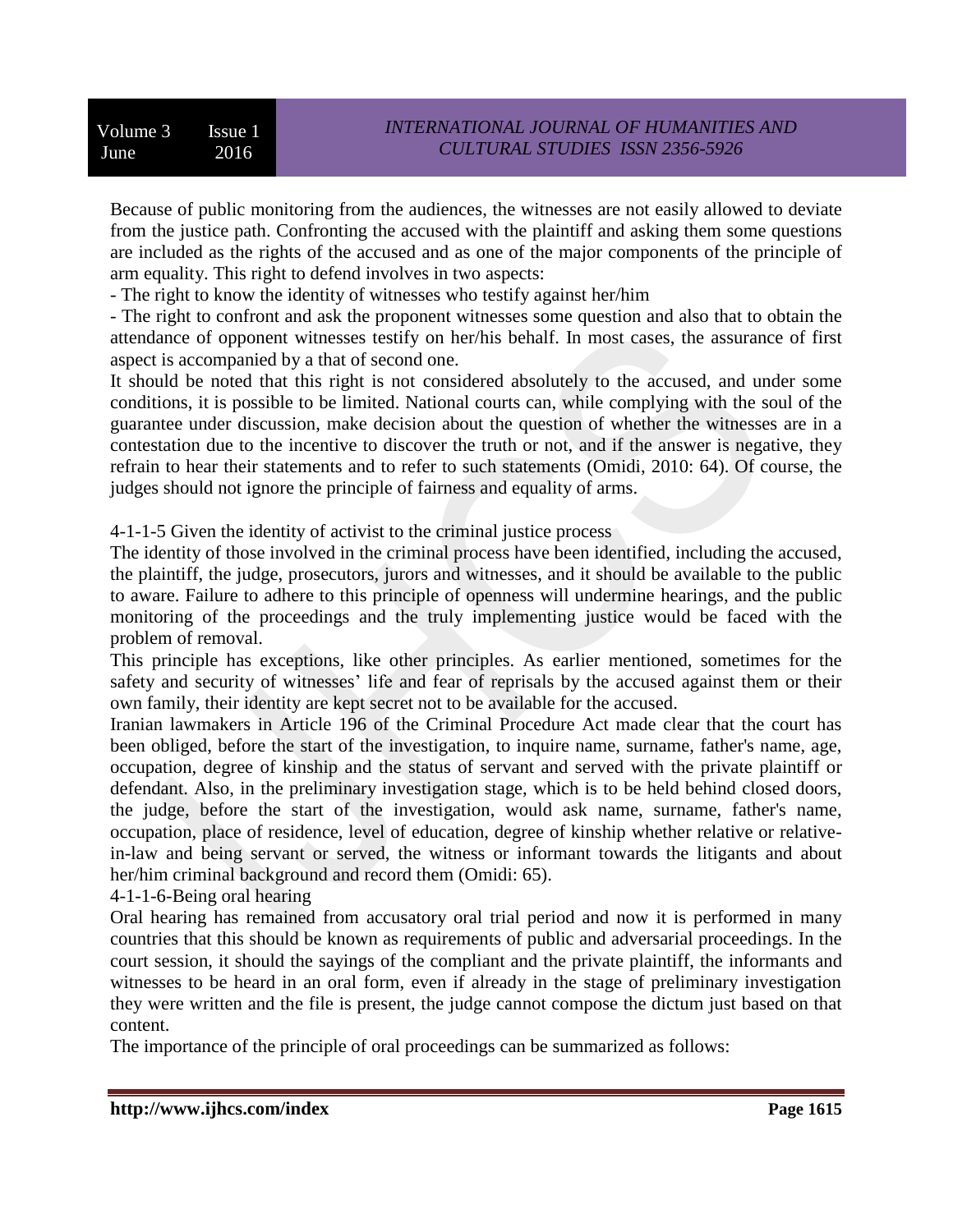1. The sayings and defenses of the parties and their reasons and documents are exposed to the civilizations to see and hear present at the court.

2. Debating and discussing that took place in the court session, some realities may actually have been discovered and uncertainties related to the issue are resolved.

3. The oral hearing can be the evidence based on which the judge evaluates and determines the reasons and is be able to make good decisions.

4- The principle guarantees the justice to be properly done and fair trial and considering criminal standards. Because this makes an opportunity to the accused to provide her/his defenses on the basis of evidence presented in the case and that enables her/him to defend, expressing the documents and reasons.

5- The principle of oral hearing is subordinate the person to attend in the hearing, in the sense that the parties must attend in court to hear the expressions of the parties, witnesses and informants according which they express own sayings and arguments.

Hence, the oral hearing is a critical component of a public hearing. Because, public monitoring on the trial ongoing needs to know from the sayings of litigants, witnesses and evidence that has been raised. Therefore, there is no choice other than the above mentioned things are drawn in the proceeding sessions that people get aware of and observe how to access the justice. The justice becomes realized on the basis of written reasons, socially it is useless, because people do not see how to access the justice (Hadithi: 49).

4-1-1-6- Notification and readings of dictum in public

The main purpose of public notification of dictum is to secure the justice to implement and public scrutiny of the judicial system. So, anyone can have the right to claim from the other side, when the court announced the verdict, in fact, it disseminates the evidence on the basis of that the dictum was determined and this is essential that the accused has the right to appeal.

In the constitution and the Code of Criminal Procedure of Iran, this requirement is not clear, but according to that Iran adhered to the International Covenant on of Civil and Political Rights that Iran and passed it in parliament as a law binding, it is bound to consider it and it is logical that it is mentioned the statute. On the basis of Note 3 from Article 188 of the Criminal Procedure Code in criminal matters, in the final sentence for embezzlement, bribery, interference or collusion or taking a percentage in government transactions, disturbing the economy of country, abuse of authority to attract their own benefit or another's, customs offenses, tax offenses, smuggling commodity and currency and in general the crime against government finances rights, the court ordered determining the definitive dictum to publish its summary including individual characteristics, position or title, and the crimes committed, the type and amount of punishment for the perpetrators in their own expense in a widely circulated newspaper and necessarily in a local newspaper and to broadcast in the other media, provided that the proceeds of crime is more one hundred million Rials. The amended Note of this Article also states that either judicial or administrative authority, who violates or in some way prevents its implementation, will be condemned by the penalty prescribed in Article 576 of the Islamic Penal Code. However, it seems that the legislator aims when expressing the sentence to determine a punishment for the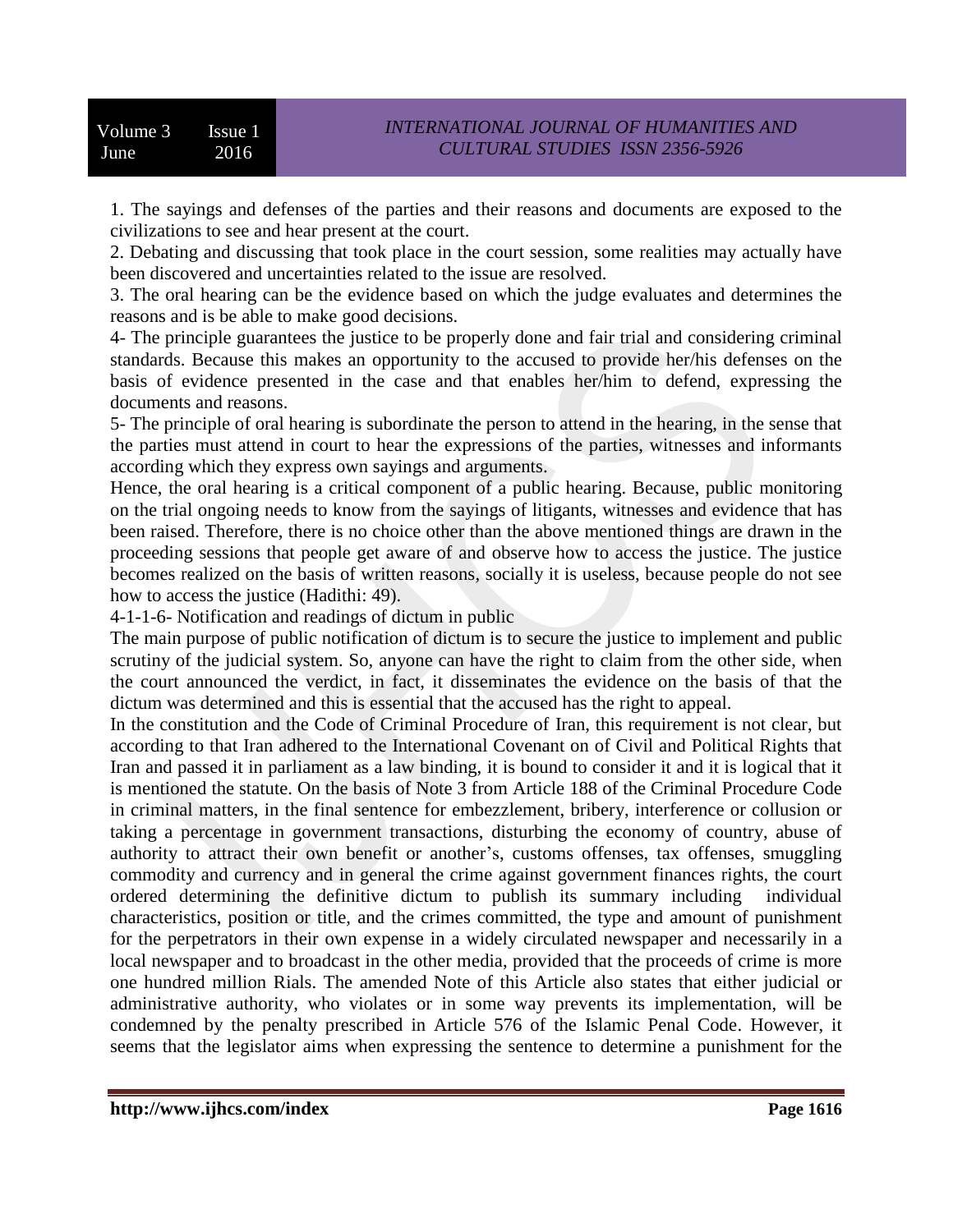perpetrators of these crimes rather than announcing the verdict in public. If it is proposed the verdicts are announced publicly, it should not distinguish between crimes (Hadithi: 52).

On the principle of openness of judicial proceedings, it must be admitted to considered confidentiality of respondents, in some cases, for example in family disputes and matters relating to the private lives of individuals, because in these cases the benefit of the parties requires that the presence of others in the court might not be authorized. In other side, the openness of hearings, especially in criminal cases, can cause disorder in the court, so exceptions arrive to this principle.

4-1-2- Justifying and reasoning the courts' dictums

Today, many legal systems expressly require the judge to argue the dictums. Thus, according to the current situation, the hearings provide better legal rights of the parties. The complainant and defendant or their lawyers regarding principles and documentation of the dictum can better justify their appeal (Shams, 2013: 161). Perhaps based on the same considerations that the constitution of the Islamic Republic of Iran, in a separate article, remarked this task in the form of a rule; the sentences must be reasonable and based on the laws and principles by which the dictum has been issued.

The verdict is justified and reasonable and based on law that is somehow rooted in the impartiality of the judge. Article 166 of the constitution of the reasonableness of the dictums says that the court dictums must be well reasoned and documented by the provisions and principles based on which they were issued.

Being justified and reasoned dictums are considered in two aspects: justifying or resorting to any reasons or investigation orders, and justification in not accepting and not restoring it, the principle of dictum justification of various decrees of court and Supreme Court Judges has reflected things such as:

- Lack of integrity of argument violates the dictum.

- When it is not known what the court has disregard the documents and expressions, the verdict will be overturned.

- Disregarding to accept referring to the expert and to interrogate informants without good reasons would cause violate the dictum.

- Ambiguity and not justifying cause the dictums to violate.

- Expert opinion should be explicit and justified. . (Moments, 1387: 73).

Accordingly, including those that must be met in court, the sentence must be reasonable. This principle of procedures was reflected in Article 166 of the constitution. According to the principle, the sentences should be reasonable and based on the provisions and principles by which they were determined.

4-1-3- Principle of the right to employ a lawyer

Though the judges with cooperation of justice take over to distinguish between right and wrong, the justice implementation and ruling the litigants in the courts, usually they require the cooperation of people who cooperate with the courts due to their expertise in these matters, because the procedure has specific accurate and difficult issues and problems that is not possible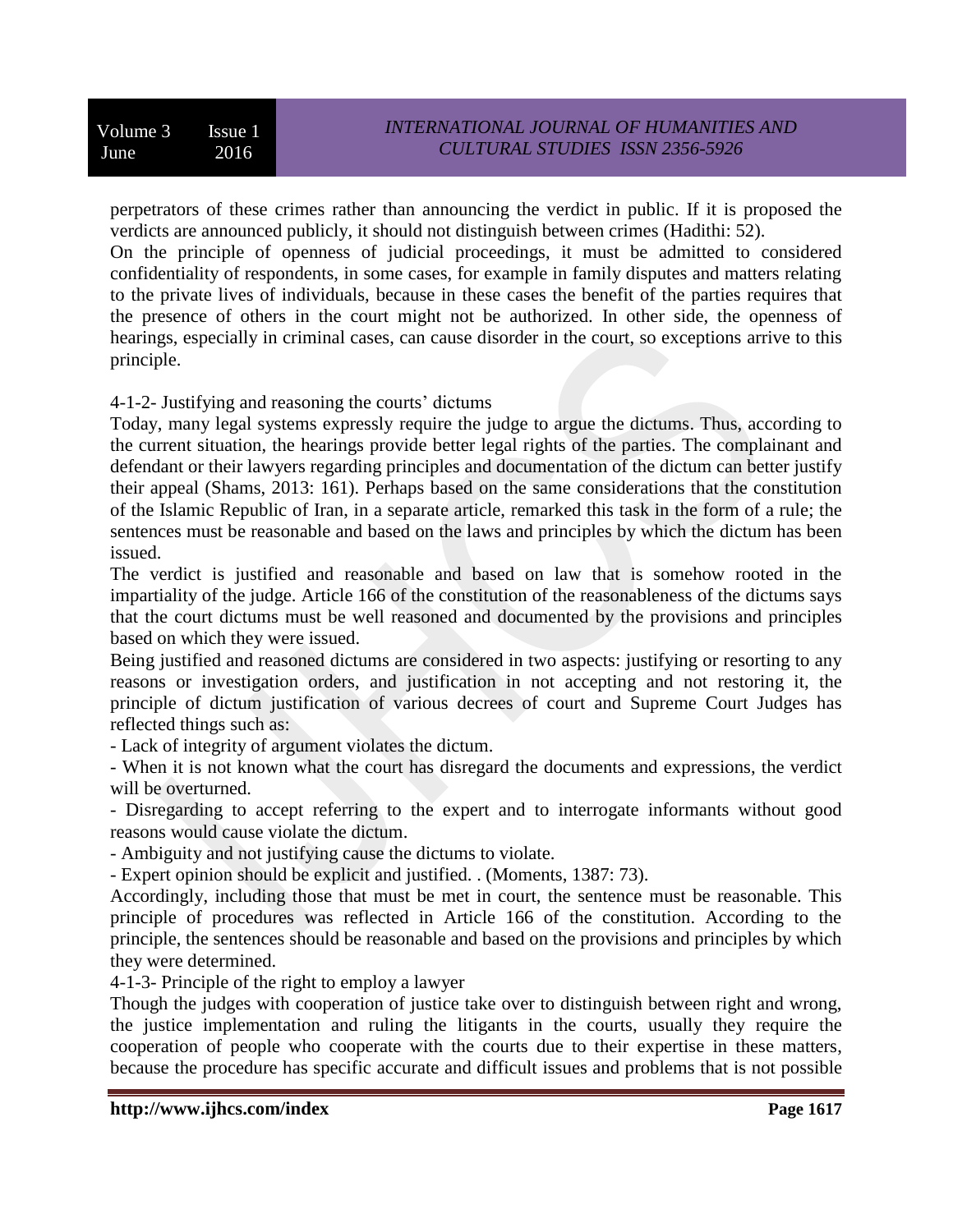the non-lawyers to surround them easily and speedily. For this reason, the parties are obliged in some references to perform their own actions through the lawyers.

According to Article 35 of the Civil Procedure Code, the agency contains all the powers of matters of proceedings in court, except what the client determined as exception or substitution which is unlawful.

Also based on Note 1 from Article 186 of the Code of Criminal Procedure, it is required that if without a lawyer, the accused be appointed by a public defender, for the punishment, according to law, of death, execution, death by stoning, and life imprisonment, unless regarding the crimes on inconsistent of the public chastity, the accused refuse to choose a lawyer. In other ones, also under the text of this article, according to the request of the accused for whom the court appoints a lawyer conditionally (Bazgeer: 74).

4-1-4- Implementing proceedings in reasonable cost and time

Sentencing within a reasonable deadline would be also considered as one of the conditions for a fair trial and criminal standards observing. Today, the biggest problems existing in our criminal justice organization to prolong the proceedings that make the justice implementations to understand and feel in society have trouble.

In this regard, a significant legal proverb says: a justice delayed is the justice denied. The proceedings becoming done in a reasonable deadline differ from reasonable deadlines for the completion of them; according to this point, it should be noted that when one poses a lawsuit in the court, s/he expects the court without delay as soon as possible to determine the dictum and render her/his deservingness. Obviously, success and favorable outcome are desirable and per se very effective when they are provided in happy and willingness modes. But after having taken excessively than expected, the rightful person confronts a lot of suffering obstacles, and doesn't satisfy with a decree determined that s/he is legitimacy party and will consider it with the utmost composure; also the prolonged trial is one of the disadvantages of the procedure, even to end and wrap up some of the claims, some plaintiff would die and it turns to the heirs (Bazgir: 74).

If the time for the hearings would be important, it makes not only the satisfaction of the parties but also politically, people are more confident at the regime and admire willingly its decisions, in fact, this will be the judge to be legitimacy, because her/his legitimacy depends on public recognition of the results obtained. This kind of legitimacy that is called the legitimacy in terms of the outcome is considered as an important measure to evaluate the fairness of criminal proceedings and observing the criminal standards.

Also at the hearings, the principle is of reducing the economic costs and mistakes. The costs of hearings, including the cost of papers and documents the evident, in the proper sense and the cost of travelling and those due to the employing a lawyer or a legal adviser all would be called by economic costs; and the costs arising from the issuance of false and wrong dictum, ranging from physical and spiritual, is the cost of mistakes in the trial. The organization of the judicial system with legal norms wasting the costs of the referred is far away from the fair requirements and criminal standards; a distance is not reduced unless by identifying the underlying principles of decreasing the costs of the parties and society, i.e. the economic costs and those arising from wrong; and disregarding them will cause not to realize the religious justice and thus inefficiency.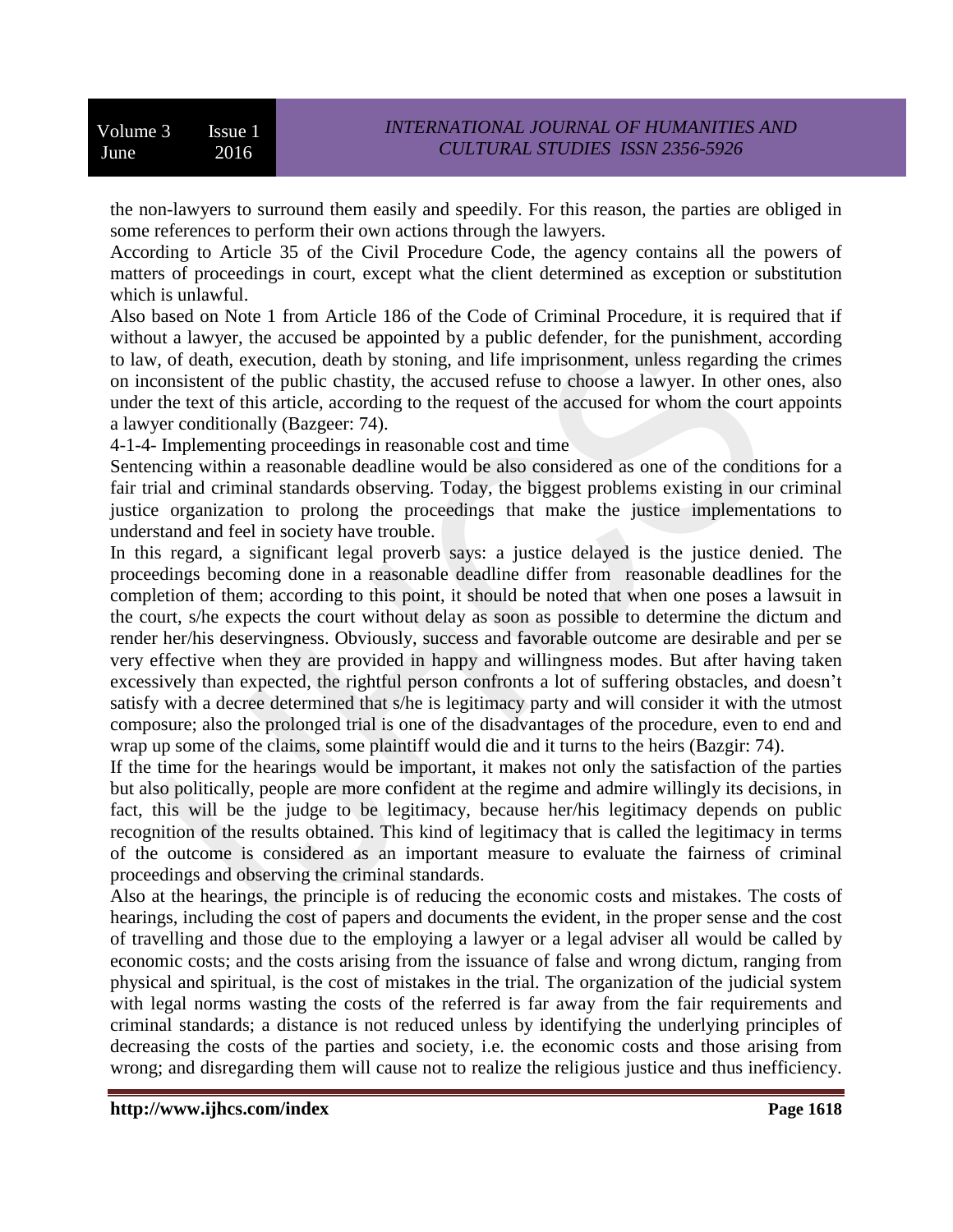According to what was said, the procedure should be designed under reasonable and common costs that while it discovers the truth and ends the animosity, it makes easy access of citizens to justice and righter, as otherwise it should be said it is possible to achieve and expand the justice only for the rich and the poor who have more needs to be supported go the path of the justice organization and enjoy the judicial protection is not effective. Furthermore, if the victims of judicial errors increase due to not conforming to the principles of proceeding, the cost of compensation for them may be finally incurred on the public treasury that this results in increased public overheads. On the other hand, many judicial errors in the process of resolving disputes compel the rulers, as is common in our country, inevitably to add a number of ways to appeal that not only has ever not and is not worked, but it results in the rising up cost of the community and people and rising down the courts credit (Mohseni, 2012: 62).

So, the process of resolving claims requires to principles and rules that whilst simplicity and the ability to understand for non-specialist public, deal with the disputes and conflicts with the costs of reasonable by providing a platform to observe accuracy and speed of hearing and in order to create a balance between the duty of truth discovery and exactly end the hostilities so that the fitness rooted in justice and fairness has be seen between spiritual, material costs from both parties which are the burden on them and the benefits arising from judgments obtained from the courts.

## **5. Conclusion**

According to the research questions, it can be concluded that the penal standards that ensure respect for the rights of criminal defendants and the interests of society During the investigation and trial, the basis for the formulation and adoption of the provisions of criminal procedure considered.

In ancient times and the Middle Ages, before the social and liberal revolution in Europe and the US, the principles, particularly in terms of considering the rights of defendants and the protection of honest and innocent people, have been completely ignored.

Consideration of the literature and resources on Islamic law on judicial procedure and the views of Imam Ali (AS) indicate that they from centuries before the evolution of criminal proceedings believed to the principles and ordained them. The principles such as the principle of equality of persons to the law and the courts, that of the prohibition of the accused torture wherein researches and hearings and principle of openness of trials are well seen in Imam Ali's (AS) judgment that were obtained across the centuries with the continuous struggle of the people against the kind of cruel governments. The modern civilized man is always in need of extensive contemplative judgment in the way of Imam Ali (AS) to explore further principles of his judicial procedure.

The principles of hearing would be of legal ones that can be applied are not limited to a specific case or issue and as long as they have not been replaced by another one will continue to exist. These single principles are visualized by the objectives in mind, and then are imposed by their value nature on legal reactions and implications. Some of these principles are considered as general principles of law. The principles of justice may conflict with each other or implementing a principle may disturb others. In this case, it could have considered balance and weighting ant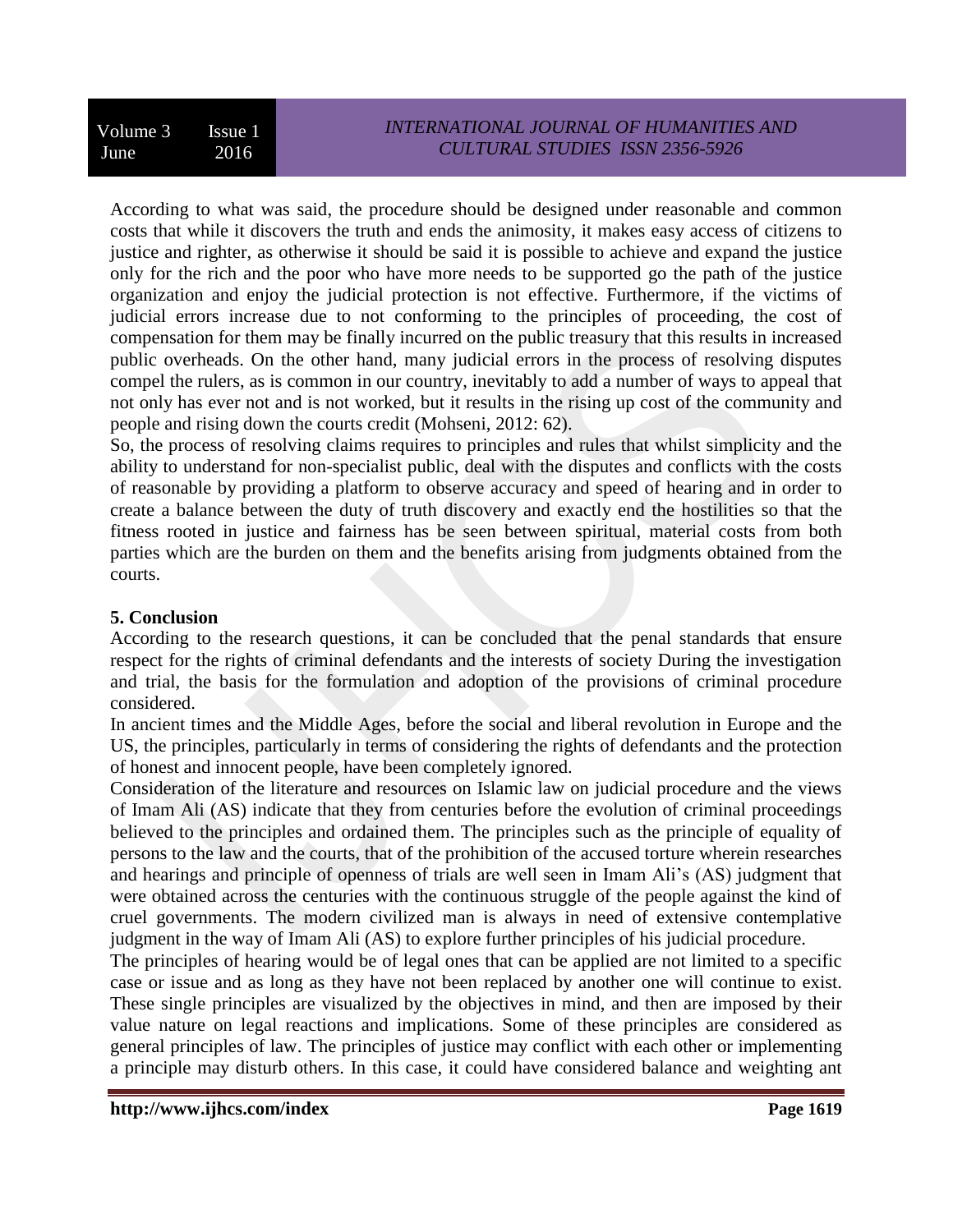the more weight principle is preferred, as there is understandable hierarchy between principles. By identifying principles upon hearing, we could find out the nature of mere formalities of hearing and that of introduction to implement the principles. The principles govern the legislative process and the implementation of the rules so clear that although the legislator ordains the formalities and can even abolish them, it should also do upon the fundamental principles of proceedings. The most important role of legal-proceeding principles would be their strategic nature, when enforcing that is reflected properly and desirably, when preparing the judicial interpretations. The principled argument would be more weight, more preferred, more beautiful and stronger than unprincipled that they get unconscious mind to satisfy and necessitate, so we can easily find b what role the principle of hearings play; and without regard to them, how dry and lifeless principles and rules they are. In this context, referring to some points as a conclusion are expressed

Also the hearings to do are bound to observe and identify the principles which ensure the court's independence and impartiality of the judge and allow the judge according to the principles of reciprocity and rights of defense to hold a public hearing and at a reasonable cost and deadline, to determine justified and reasoned dictums so that the right to a fair hearing, which is one of the fundamental human rights, to be respected. On the other hand, a fair hearing should have been done under features such as being formality and apolitical whereby discipline is respected as well as considering the justice.

Recommendations

1 If having seen comprehensively, there is tangible impact of the stability of the proceedings. Furthermore, the law should be clear enough that it doesn't take a lot of time in order to understand legislator's meaning. Sometimes, the start time of law enforcement or its inclusion on past records is so ambiguous that so much discussion and consultation are done to fix it and sometimes lead to irregularities and violations of the right.

2. Considering the rights of the accused, including the right to remain silent, understanding the charge, prohibition of suggestion, prohibition of surprise and prohibition of compulsion to respond as legal rights and canonical principles in the process of hearing and investigation by the judicial system.

3. Creating and promoting a culture of using alternative approaches to deal with the disputation (arbitration, mediation and conciliation) and, above all, the criminal standards are remarkable things in terms of cultural-social aspects so effectively that can replace the reference to the justice and help in realizing the objective of a fair trial. Of course, the creation and promotion of this culture have also requirements that creating a legal basis for the use of these methods and the remove of barriers are put in that direction.